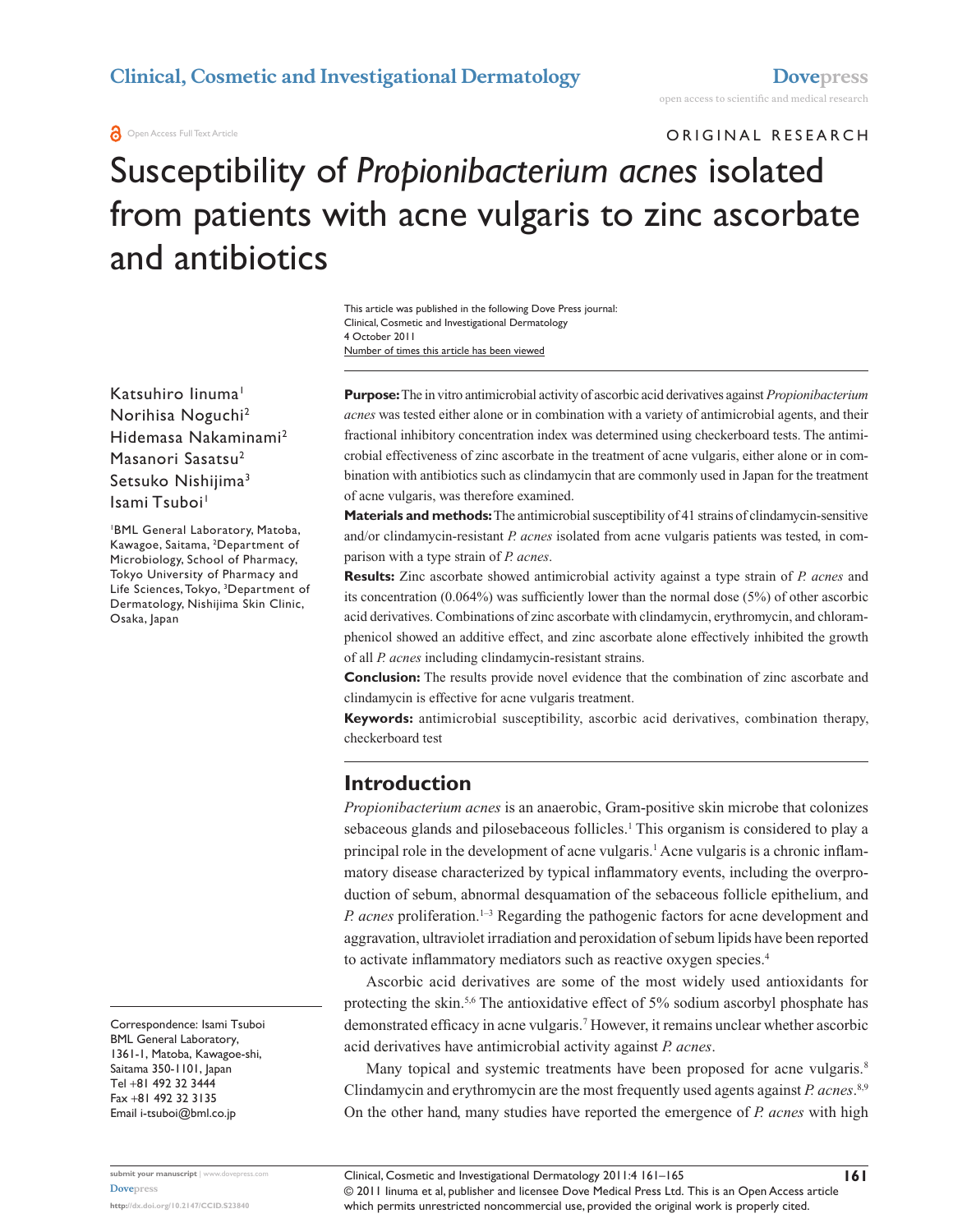level resistance to macrolides including clindamycin because long-term antibiotic therapy is commonly used to treat acne vulgaris.10–12 In Japan, a study conducted between 1994 and 1995 revealed that macrolide-resistant strains were found in only 4% (2/50) of *P. acnes* isolates from patients with acne vulgaris. However, they were found in 10% (5/48) of *P. acnes* isolates between 2006 and 2007, showing *P. acnes* resistance to macrolides has been increasing in Japan.<sup>8,9</sup>

Macrolide resistance in *P. acnes* is considered to be caused by mutation of the peptidyl transferase region in the domain V of 23S rRNA, and by the target site alteration with the 23S rRNA dimethylase that is encoded by *erm*(X).<sup>13</sup> In addition, these mutations is associated with cross resistance to clindamycin.14 Therefore, the increasing prevalence of macrolide-resistant *P. acnes*, including clindamycin-resistant *P. acnes*, is a serious problem, because acne treatment by clindamycin is extremely difficult.

Recently, it has been reported that antibiotic combination enhances the therapeutic effect.15,16 In this study, the in vitro efficacy of ascorbic acid derivates against *P. acnes* alone and in combination with clindamycin, erythromycin, chloramphenicol, minocycline, or levofloxacine was examined.

# **Material and methods**

#### Bacterial strains and drugs

A total of 41 *P. acnes* strains used in this study were isolated from patients with acne vulgaris between 2006 and 2007 in Japan, and four strains of these were clindamycin-resistant *P. acnes* with mutation of the peptidyl transferase region in the domain V of 23S rRNA gene: A2058G, or A2059G.<sup>9</sup> The patients were given topical antibiotics instead of systemic antibiotics. The samples were cultured on modified Gifu anaerobic medium (GAM) agar (Nissui Pharmaceutical Co, Tokyo, Japan) under anaerobic conditions at 35°C for 72 hours. *P. acnes* was identified by Api 20A (bioMérieux, Marcy I'Etoile, France).9 *P. acnes* JCM 6473 (ATCC 11828) strain was used as the quality control strain for antimicrobial susceptibility testing. Clindamycin, erythromycin, chloramphenicol, and minocycline were purchased from Sigma-Aldrich (Tokyo, Japan). All other chemicals used were of the highest analytical grade.

#### Susceptibility tests

Susceptibility testing was performed using microbroth dilution methods, according to the criteria of the Japanese Society of Chemotherapy.17,18 The samples were cultured in GAM broth (Nissui Pharmaceutical Co) and adjusted to a McFarland standard number 1. A dilute bacterial suspension was used to inoculate wells of a 96-well microplate, each well containing a different concentration of the drug being tested. Double dilutions of the drugs were prepared. The concentrations of the drugs in the GAM broth ranged from 0.06 to 128 µg/mL (antimicrobial agents) or 1.25 to 1280 µg/mL (ascorbic acid derivatives), and a final concentration of 105 colony-forming units (CFU) of test bacteria per well was added to each dilution. The plates were incubated in an anaerobic gas-generating pouch (Anaero Pack System; Mitsubishi Gas Chemical Co, Tokyo, Japan) at 35°C for 48 hours. After the positive control lacking the antimicrobial agent demonstrated good growth, the minimum inhibitory concentration (MIC) for each antibiotic was defined as the lowest concentration of antibiotic required to inhibit bacterial growth, indicated by the absence of turbidity.

## Fractional inhibitory concentration (FIC) index

The efficacy of a combination of zinc ascorbate and antimicrobial agents against *P. acnes* was determined by checkerboard tests using microbroth dilution methods.19 Fractional inhibitory concentration (FIC) indices were calculated using the following formula: FIC index  $=$  (MIC of drug A in combination/MIC of drug A alone)  $+$  (MIC of drug B in combination/MIC of drug B alone).<sup>20</sup> An index of  $< 0.5$ was considered as synergism; that  $< 1.0$  but  $> 0.5$  as additive action; and that  $>2.0$  as antagonism. The samples were adjusted to the McFarland standard number 1 and a final concentration of 10<sup>5</sup> CFU/well of test bacteria. The MICs of the combinations were determined after incubation at 35°C for 48 hours.

### **Results**

## The antibiotic susceptibility of *P. acnes* to ascorbic acid derivatives

The antibiotic susceptibility of *P. acnes* JCM 6473 to ascorbic acid derivatives zinc ascorbate, magnesium ascorbyl phosphate, and sodium ascorbyl phosphate was investigated (Table 1). The MIC of zinc ascorbate was 640 µg/mL, whereas the MICs of ascorbic acid, magnesium ascorbyl phosphate, and sodium ascorbyl phosphate were  $\geq$ 1280 µg/mL. The normal dose of ascorbic acid derivatives is 5% (50 mg/mL).<sup>7</sup> These results indicate that zinc ascorbate sufficiently inhibits the growth of *P. acnes* in the normal dose. Thus, zinc ascorbate was used in further experiments.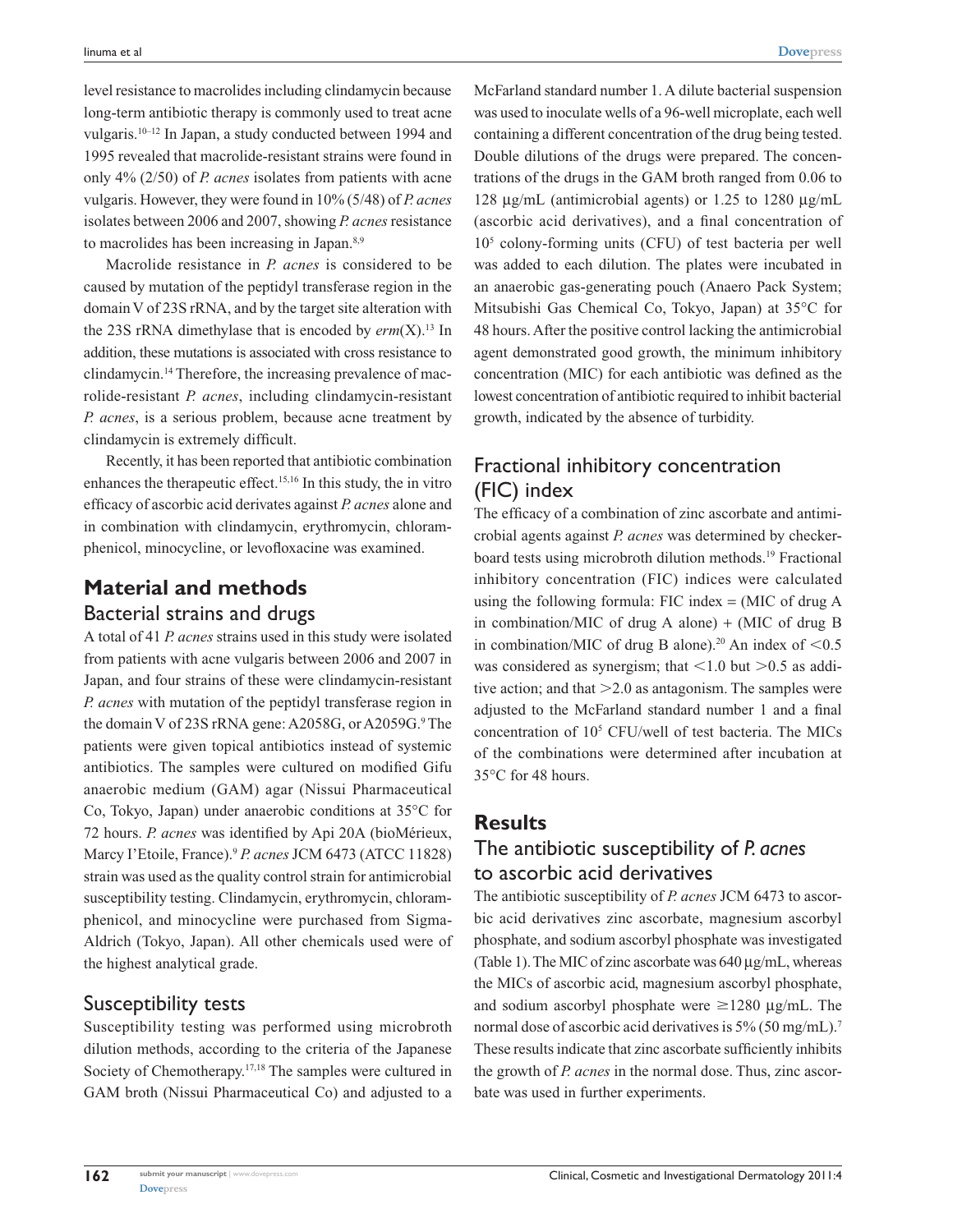**Table 1** Susceptibility of *Propionibacterium acnes* JCM 6473 to ascorbic acid derivatives

| Ascorbic acid derivates      | <b>MIC</b>  |
|------------------------------|-------------|
| Ascorbic acid                | $\geq$ 1280 |
| Zinc ascorbate               | 640         |
| Magnesium ascorbyl phosphate | $\geq$ 1280 |
| Sodium ascorbyl phosphate    | $\geq$ 1280 |

**Abbreviation:** MIC, minimum inhibitory concentration (μg/mL).

## Combined effect of zinc ascorbate and various antimicrobial agents against *P. acnes*

To study the antimicrobial effects of combinations of zinc ascorbate and antimicrobial agents such as clindamycin, erythromycin, chloramphenicol, minocycline, and levofloxacin, the FIC index was determined by checkerboard tests (Table 2). In combinations of zinc ascorbate with clindamycin, erythromycin, or chloramphenicol, the MIC of zinc ascorbate reduced, and the FIC indices ranged from 0.625 to 0.75. The values exhibited an additive effect against *P. acnes* JCM 6473. Conversely, the FIC indices for the combinations of zinc ascorbate with minocycline or levofloxacin showed no effect.

Clindamycin is approved and commonly used in Japan for the treatment of acne vulgaris.<sup>8,9</sup> Thus, the antimicrobial effect of zinc ascorbate combined with clindamycin for 37 strains of clindamycin-sensitive *P. acnes* isolated from patients with acne vulgaris was investigated. As shown in Table 3, the MIC range of zinc ascorbate was approximately twofold lower in combination with clindamycin compared with that of zinc ascorbate and clindamycin alone. The average FIC index was 0.84, exhibiting an additive effect.

**Table 2** Combined effects of zinc ascorbate and antimicrobial agents against *Propionibacterium acnes* JCM 6473

| MIC (FIC index) | <b>Interaction</b> |
|-----------------|--------------------|
| 640             |                    |
| 0.03            |                    |
| 0.13            |                    |
| 2               |                    |
| 0.25            |                    |
| 0.5             |                    |
| 80/0.02 (0.63)  | Additive           |
| 160/0.06 (0.75) | Additive           |
| 160/1(0.75)     | Additive           |
| 640/0.25 (2)    | Antagonism         |
| 640/0.5(2)      | Antagonism         |
|                 |                    |

**Note:** The interaction was defined as synergistic if the FIC index was <0.5, additive if the FIC index was between 0.5 and 1.0, antagonistic if the FIC index  $\geq$ 2. **Abbreviations:** MIC, minimum inhibitory concentration (μg/mL); FIC, fractional inhibitory concentration.

# Combined effect of zinc ascorbate and various antimicrobial agents against clindamycin-resistant *P. acnes* isolated from patients with acne vulgaris

Clindamycin-resistant *P. acnes* with mutation of the peptidyl transferase region in the domain V of 23S rRNA has been increasing in Japan.<sup>9</sup> The antimicrobial effect of zinc ascorbate combined with clindamycin, erythromycin, and chloramphenicol for four strains (PA001–PA004) of clindamycin-resistant *P. acnes* with a transition of adenine to guanine at the position of 2058 (A2058G: PA001–PA003) or 2059 (A2059G: PA004) was investigated. As shown in Table 4, zinc ascorbate was equally effective at inhibiting the growth of clindamycin-resistant *P. acnes* strains (MIC 640 μg/mL). In combinations of zinc ascorbate with clindamycin, erythromycin, and chloramphenicol, the MIC of zinc ascorbate reduced (MIC range: 160–320 µg/mL). In addition, the FIC index of PA004 strain with clindamycinresistant *P. acnes* was 0.75, exhibiting an additive effect.

#### **Discussion**

In the microbroth dilution methods, according to the criteria of the Japanese Society of Chemotherapy, a twofold serial dilution series is used to determine the effectiveness of the test drug, with 1  $\mu$ g/mL as the primary dilution.<sup>17,18</sup> In this study, the concentrations of the drugs ranged from 0.06 to 128 µg/mL. However, ascorbic acid derivatives showed no effect in this concentration. It was confirmed that MIC of zinc was 1280 µg/mL (data not shown), which is similar to that reported by Fluhr et al.<sup>21</sup> Therefore, the concentrations of ascorbic acid derivatives ranged from 1.25 to 1280 µg/mL.

Five percent of sodium ascorbyl phosphate has been reported to reduce acne lesions by 20.14% and 48.82% within 4 and 8 weeks, respectively.<sup>7</sup> In addition, topical (1.2%) and systemic (30 mg) zinc have been reported to show efficacy in the treatment of acne vulgaris.<sup>21,22</sup> In the present study, the MIC (640 µg/mL) of zinc ascorbate against *P. acnes* JCM 6473 corresponded to 0.064%, and the MIC value was lower than other ascorbic acid derivatives (MIC  $\geq$ 1280 µg/mL). Although further experiments are needed to examine the drug kinetics and the stability of zinc ascorbate, it is expected that the calculating concentration of zinc ascorbate would be 2800 µg/mL when it is applied on the skin  $(4 \text{ mg/cm}^2)$  as an external preparation.<sup>23</sup> These results suggest a possibility that zinc ascorbate (MIC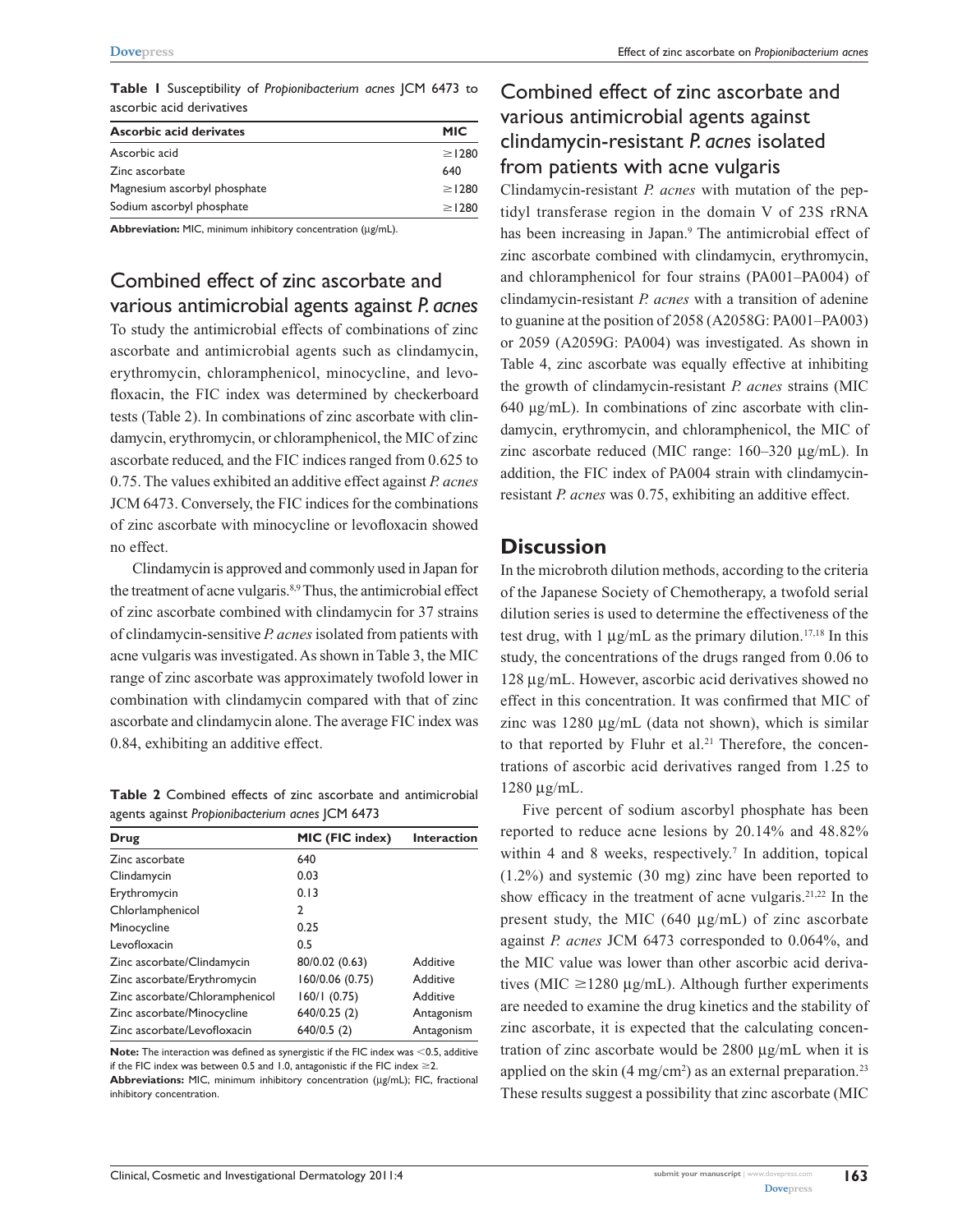| Drug           | MIC ranges $(MIC_{\scriptscriptstyle \diamond 0})$ |                 | <b>FIC</b> |         | <b>Interaction</b> |
|----------------|----------------------------------------------------|-----------------|------------|---------|--------------------|
|                | <b>Alone</b>                                       | <b>Combined</b> | Range      | Average |                    |
| Clindamycin    | $0.13 - 2$                                         | $0.06 - 1$      | $0.63 - 1$ | 0.84    | Additive           |
|                | (2)                                                |                 |            |         |                    |
| Zinc ascorbate | $160 - 640$                                        | 80-320          |            |         |                    |
|                | (640)                                              | (160)           |            |         |                    |

**Table 3** Combined effect of zinc ascorbate and clindamycin against 37 strains of *Propionibacterium acnes* isolated from patients with acne vulgaris

**Abbreviations:** MIC, minimum inhibitory concentration (μg/mL); FIC, fractional inhibitory concentration; MIC<sub>90</sub>, concentration of drugs which inhibited growth in 90% of the strains tested.

640 µg/mL) sufficiently inhibits the growth of *P. acnes* in the concentration that is lower than the normal dose of other ascorbic acid derivatives and zinc.

Choi et al $24$  reported that the antimicrobial mechanism involves the capability of zinc ions to inhibit glycolysis of microorganisms by oxidizing thiol groups in essential glycolytic enzymes, therefore, the antimicrobial mechanism of zinc ascorbate may be similar to that of zinc. However, a combined effect of zinc ascorbate and minocycline or levofloxacin was not proved. Clindamycin, erythromycin, and chloramphenicol inhibit the protein synthesis of bacteria by binding to the 50S subunit of the bacterial ribosome.25 In contrast, the binding sites of minocycline and levofloxacin are on the 30S subunit of the ribosome and on DNA topoisomerase IV, respectively.<sup>26,27</sup> Thus, the difference in antibacterial mechanism may be related to the combined effect of each of these. In addition, it is possible that minocycline and levofloxacin chelate with metal ions, including zinc,<sup>28,29</sup> resulting in reduced antimicrobial activity. Further experiments are needed to clarify the mechanism of zinc ascorbate against *P. acnes*.

Macrolides are used not only as antimicrobial agents but also as anti-inflammatory agents, and are the most commonly

used to treat acne vulgaris.<sup>9</sup> Clindamycin shows a similar effect to macrolides and is the most popular topical antibacterial for acne vulgaris in Japan. However, clindamycin-resistant *P. acnes* strains have been increasing in Japan.<sup>8,9</sup> An increase of clindamycin-resistant *P. acnes* including macrolides and an epidemic of the multiple-drug-resistant *P. acnes* can be expected in the future. It is reported that combination therapy with antimicrobial agents and other agents such as the external retinoids and benzoyl peroxide is effective in preventing the emergence of the antibiotic-resistant strains of *P. acnes*. 15,16 In the present study, it was found that zinc ascorbate inhibited the growth of the clindamycin-resistant *P. acnes* strains (MIC 640 µg/mL). In addition, although the FIC of zinc ascorbate in combination with clindamycin was unable to be calculated because the MIC of clindamycin alone and in combination was  $\geq$ 128 µg/mL (3/4 strains), it reduced the MIC of zinc ascorbate against all strains. Moreover, the FIC index of PA004 strain with clindamycinresistant *P. acnes* was 0.75, exhibiting an additive effect. These results strongly suggest that the combination of zinc ascorbate and clindamycin will be useful for preventing the emergence of clindamycin-resistant *P. acnes* and for treating acne vulgaris.

| <b>Strain</b><br>no. | MIC (FIC index) |             |            |                |                 |                |               |  |  |
|----------------------|-----------------|-------------|------------|----------------|-----------------|----------------|---------------|--|--|
|                      | <b>AZn</b>      | <b>CLDM</b> | <b>EM</b>  | <b>CP</b>      | <b>AZn/CLDM</b> | AZn/EM         | <b>AZn/CP</b> |  |  |
| <b>PA001</b>         | 640             | $\geq$ 128  | $\geq$ 128 | $\mathfrak{p}$ | $160 \ge 128$   | $160/\geq 128$ | 320/1         |  |  |
|                      |                 |             |            |                | (NC)            | (NC)           | (1)           |  |  |
| PA002                | 640             | $\geq$ 128  | $\geq$ 128 | 2              | $320 \ge  28$   | $320/ \ge 128$ | 320/1         |  |  |
|                      |                 |             |            |                | (NC)            | (NC)           | (1)           |  |  |
| PA003                | 640             | $\geq$   28 | $\geq$ 128 |                | $320 \ge  28$   | $160/\geq 128$ | 160/0.5       |  |  |
|                      |                 |             |            |                | (NC)            | (NC)           | (0.75)        |  |  |
| <b>PA004</b>         | 640             | 64          | $\geq$ 128 |                | 160/32          | $320/ \ge 128$ | 160/0.5       |  |  |
|                      |                 |             |            |                | (0.75)          | (NC)           | (0.75)        |  |  |

**Table 4** Combined effect of zinc ascorbate and antimicrobial agents against four strains of macrolides-resistant *Propionibacterium acnes* isolated from patients with acne vulgaris

**Abbreviations:** MIC, minimum inhibitory concentration (μg/mL); FIC, fractional inhibitory concentration; PA, *Propionibacterium acnes*; AZn, zinc ascorbate; CLDM, clindamycin; EM, erythromycin; CP, chloramphenicol; NC, not calculated.